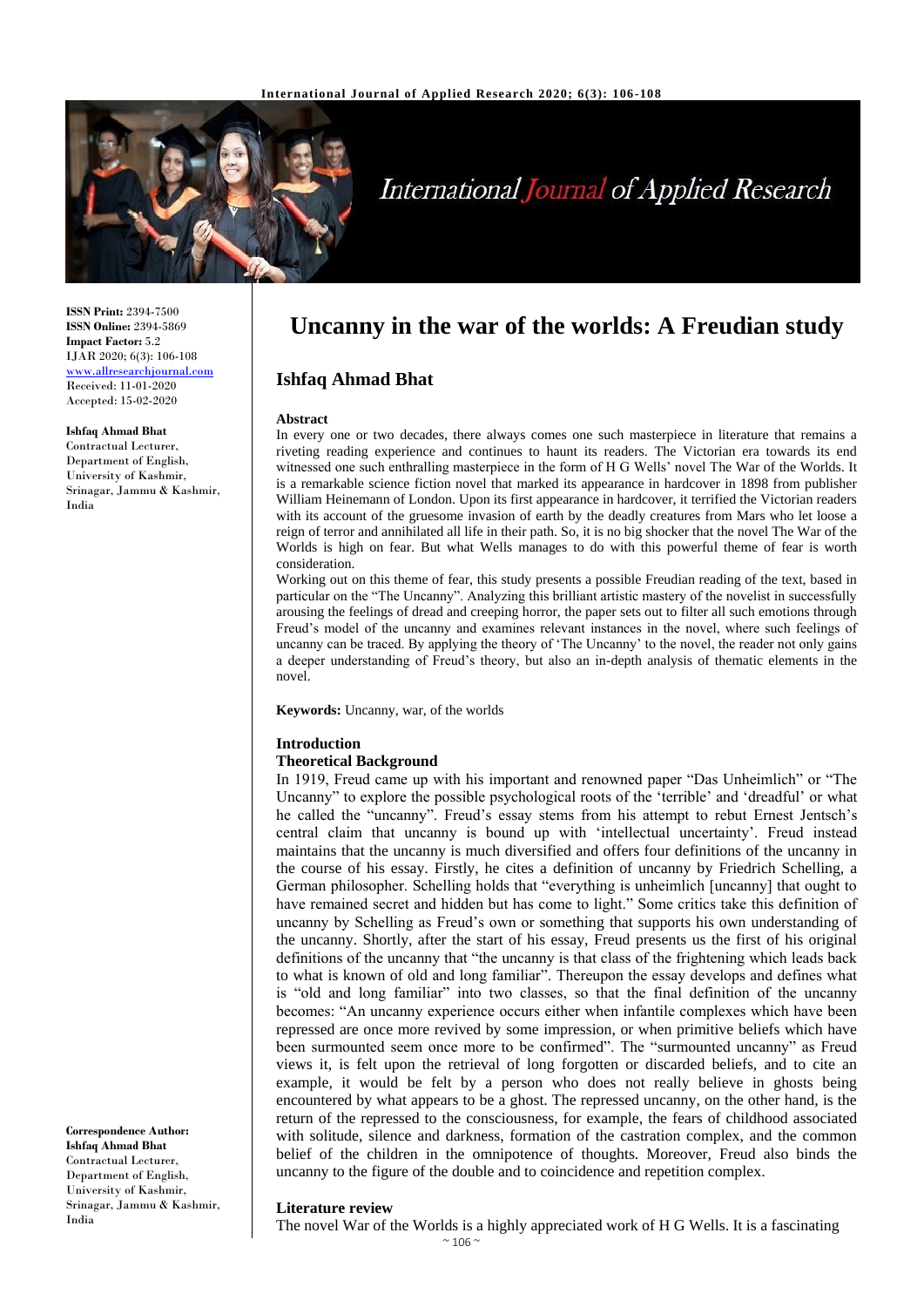portrayal of the terrible alien invasion that threatens the very existence of human life. However, in its course, it also raises some important questions about human nature also. Critics have thoroughly evaluated the work and much has been written about the novel and the concern it shares. As the diversity of the novel offers a multitude of perspectives, the novel has been viewed against many theoretical backgrounds. Almost every possible approach has been adopted, but, however, viewing the novel through the psychological perspective offers some scope for further evaluation of the novel. More importantly and significantly, the place where my piece of research would fit in the jigsaw puzzle is evaluating the novel through Freudian model of Uncanny.

The theory of uncanny has been adopted successfully by many critics to evaluate different works. We have, for example, Joseph Moore's interpretation of the novel 'The 'Dracula' through this model of uncanny. For him, Dracula makes a perfect example to the elements of the uncanny stated by Freud, where repetition complex, silencing and concealing the unfamiliar play an important role in the production of uncanny feelings.

Lars Christensen and Hammer Anderson's project on Horace Walpole's 'The Castle of Otranto' at Aalborg University, Denmark hold that the uncanny feelings associated with animism, death, repetition and castration complex serve an essential purpose in the buildup of the gothic aura of the novel. Similarly, we have Jennet Rae's interpretation of Fyodor Dostoyevsky's novel 'The Double' in one of her essays, where she views Golyadkin's (protagonist of the novel) apparent madness to be caused by the resurfacing of his childhood 'fear of castration'.

Jonathan Soderstorm's analysis of John W Campbell's novel 'Who Goes There' in his dissertation submitted at Karistads University adopts the same Freudian model of uncanny to analyze the pattern of fear in the novel. He argues that "it is the uncanny notion together with the paranoia that the monster and its abilities leaves in the characters' minds that creates the fear and danger, more so than the monster itself".

In analyzing the fear psychosis, as we have seen, the Freudian model of uncanny, perhaps serves the best purpose. HG Wells' novel The War of the Worlds is no doubt high on fear and it is this facet of the novel that this paper would set out to analyze through Freud's theory of uncanny.

# **Significance of the study**

H G Wells is a notable figure in English literature and is mostly known for his science- fiction masterpieces. Many researchers and critics have analyzed his works and in the case of the novel The War of the Worlds, a thorough analysis has been carried out too. The issues of racial prejudice, fate and determinism, imperialism, historical and humanistic issues have been discussed at length regarding the novel, but, however, very little has been written on the aura of dread and fear that dominates the novel. This paper studies this aspect of the novel through the lens of Sigmund Freud's psychoanalytic theory of The Uncanny to help the reader in deciphering the real intentions of the author and in getting the deeper understanding of the thematic elements of the novel.

# **Observation and Analysis**

The War of the Worlds is a powerful novel by H G Wells, packed with eerie and strange; gruesome and horrible. In arousing such feeling of fear and horror, the novel exemplifies Freud's themes of uncanny in several ways. With the help of Sigmund Freud's concept of the uncanny, this paper argues that while the monstrous figures of Martians play an important role throughout the story, the threats created by the paranoia and claustrophobia are equally chilling.

The uncanny can be located at many places in the text. A textbook definition of the uncanny as "the return of the repressed" appears in the novel when the narrator after coming to realize the impending disaster that is to befall the earth in the form of the Martians, is at once gripped by the memory of the crimes perpetuated by humans not only on animals, but on fellow human beings. This uncanny realization occurs in the text as follows:

"The Tasmanians, in spite of their human likeness, were entirely swept out of existence in a war of extermination waged by European immigrants, in the space of fifty years. Are we such apostles of mercy as to complain if the Martians warred in the same spirit". (The War of the Worlds, P. 5).

Freud maintains that many people experience the feeling of uncanny in the highest degree in relation to death and dead bodies. He argues that "since practically all of us think as savages do on this topic, it is no matter for surprise that the primitive fear of the dead is still so strong within us and always ready to come to surface at any opportunity. Most likely our fear still contains the old belief that the deceased becomes the enemy of his survivor and wants to carry him off to share his new life with him." Certainly The War of the Worlds succeeds is arousing such feelings of uncanny relating to death and dead bodies as is evident in the following lines of the text:

"Nothing was changed save for that and a terrible astonishment. The little group of black specks with the flag of white had been swept out of existence, and the stillness of the evening, so it seemed to me, had scarcely been broken…. Suddenly, like a thing falling upon me from without, came-fear." (The War of the Worlds, P. 23)

We see that in the above quoted lines, a sudden chill of terrible fear grips the narrator as the "primitive fear of the dead" or those "surmounted primitive beliefs" seem once more to be confirmed in the wake of the utter destruction and horror that lies in front of him.

In his theory of the uncanny, Freud also maintains that one essential factor in the production of the uncanny effect is when the distinction between the imagination and the reality gets effaced, such as something which we have hitherto regarded as imaginary appears before us in reality. We have a classic example of this kind of uncanny in the novel, when the narrator depicts the scene of the emergence of the first Martian from the pit. It is so lively a scene and full of tremors and fear that it at once fills us with that strange kind of feeling that Freud terms as uncanny. This type of feeling seizes the narrator because it reminds him/us of earlier psychic stages, of aspects of our unconscious life or of the primitive experience of the human species, where the belief in the presence of ghosts and spirits was active. We have narrators experience of this uncanny feeling in the following passage: